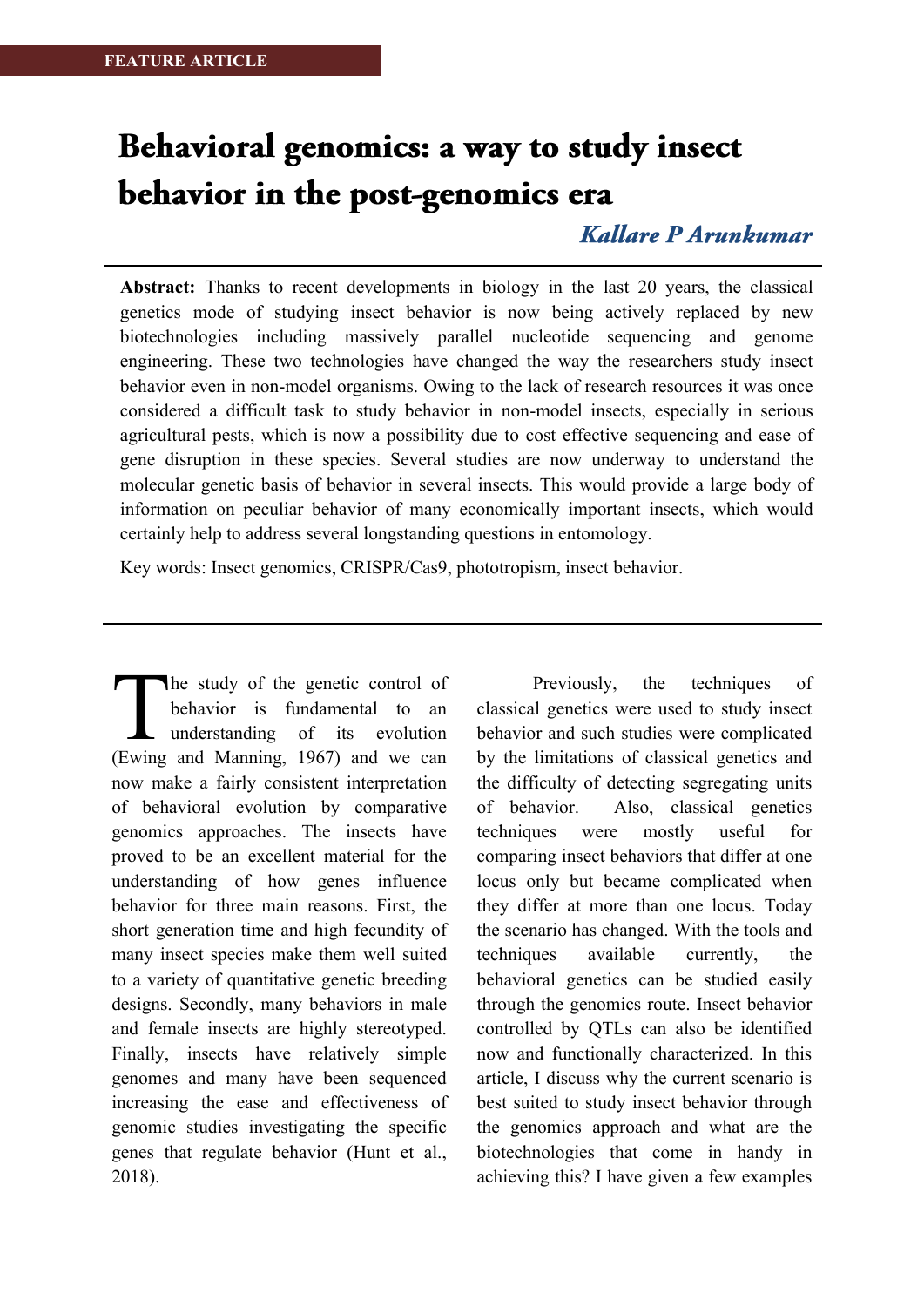of how insect behavior can be studied through the application of new technologies.

Several studies have begun to identify the genetic toolbox that controls behavior in insects. Studying insect behavior is one of the very important aspects of insect biology as it is central to developing better management strategies for controlling agriculture pests, medically important insects as well as beneficial insects. Understanding the molecular genetic basis of why some insects behave the way they do will help to develop better insecticides for pest species and aid in improving the productivity of beneficial insects. The new biology heralded by technological advances in cost effective massively parallel sequencing of genetic materials and subsequent development in the field of genome engineering that allows for precise editing of the genome of an organism is leading to unprecedented progress in studies on the genetic effect of insect behavior. Subsequent studies can use methods for complex trait analysis in economically important insects to map behavioral genes, map out gene expression patterns and study gene -gene and gene - environment interactions.

The behavior observed in different animals is the result of the interaction between the genome and the environment. Here the broad view of 'behavior' as the 'response of an individual to a particular stimulus' is considered. Given that the macro-environment will be more or less the same for all the individuals of a species inhabiting a particular location, the differences in the behavior of individuals may be attributed mainly to the genomic makeup of the organism. Understanding the

genome would help us in linking the genetic loci to a behavior. Once linked the underlying information will be useful in practical applications. The newly developed DNA sequencing technologies have made the job relatively easy.

## **NGS and third generation sequencing techniques and their application in insects**

Regular advances in sequencing technologies have spurred the rapid accumulation of insect genome sequences, setting the stage for a new era of insect science. The last two decades of decreasing DNA sequencing costs, simplified data analysis and proliferating sequencing services in core labs and companies have brought the de-novo genome sequencing and assembly of insect species within reach for many entomologists. However, sequence production alone is not enough to generate a high-quality reference genome, and in many cases, poor planning can lead to extremely fragmented genome assemblies preventing high quality gene annotation and other desired analyses. Owing to constant improvements in sequencing technologies, numerous insect genomes have been sequenced. More than a thousand insect genome sequencing projects have been registered with the National Center for Biotechnology Information, including 401 that have genome assemblies and 155 with an official gene set of annotated protein coding genes (Li et al., 2019).

Now that a large amount of DNA sequence data is available, the challenge remains to make its sense. Several labs are now working on utilizing this data in various ways. Thanks to inexpensive sequencing technology, currently the researchers are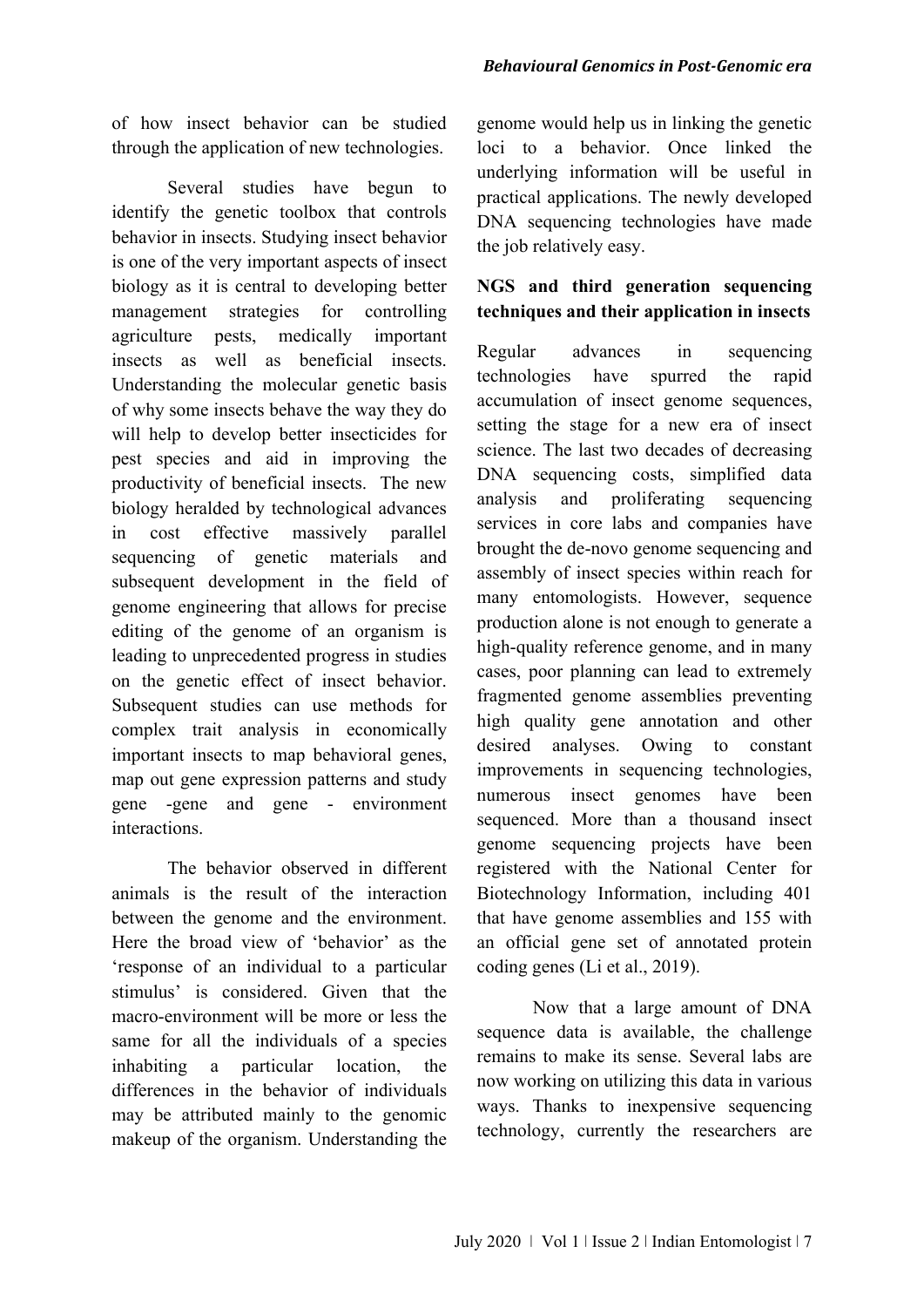getting representational sequences from whole genome from individuals of mapping population and analyzing to identify the genetic loci responsible for complex traits. This has shortened the research period from many years to less than a year. Global gene expression profiles can be prepared from tissues obtained from different treatments and one can identify the genes linked to specific behavior of the insect.

## *Differential gene expression studies*

Genes influence behavior through the presence or absence of allelic gene variants in the genome or through differential gene expression. The best way to study the effect of genes on behavior is to link the dynamic expression patterns to behavior using different molecular biological studies such as mRNA quantification through massively parallel sequencing of mRNA transcripts. This has been made possible through technological advances that allowed the researchers to simultaneously examine the expression of thousands of genes via RNA-Seq. This kind of global transcriptomic analysis allows for an unbiased view of genes potentially underlying a behavior (Wong and Hoffman, 2010).

Differential gene expression studies help in identifying the genes linked to behavior of insect under study. A research was conducted in Honey bees to study

associations between grooming behavior and the expression of selected immune, neural, detoxification, developmental and healthrelated genes. It was found that the level of grooming behavior may be related to the expression pattern of vital honey bee genes (Hamiduzzaman et al., 2017). These genes may be further studied to find their suitability as bio-marker for behavioral traits and also as genetic markers in marker assisted selection to breed better honey bee strains.

#### *Genome wide association studies*

Association studies are presently conducted across the genome usually with Genome wide association studies (GWAS). GWAS searches for genetic associations using many thousands of markers spanning the entire genome. The markers, mainly Single Nucleotide Polymorphisms (SNPs) are single base-pair changes occurring at a higher frequency in a genome. GWAS utilizes many of the same methodologies that were used as classic linkage based QTL studies and they have become highly successful in identifying loci linked to quantitative traits of interest in many insects. Once the linked loci are identified the functional genomics approaches can be used to generate information about possible gene functions and study the genetic interactions between gene complexes and the environment (Hunt et al., 2018).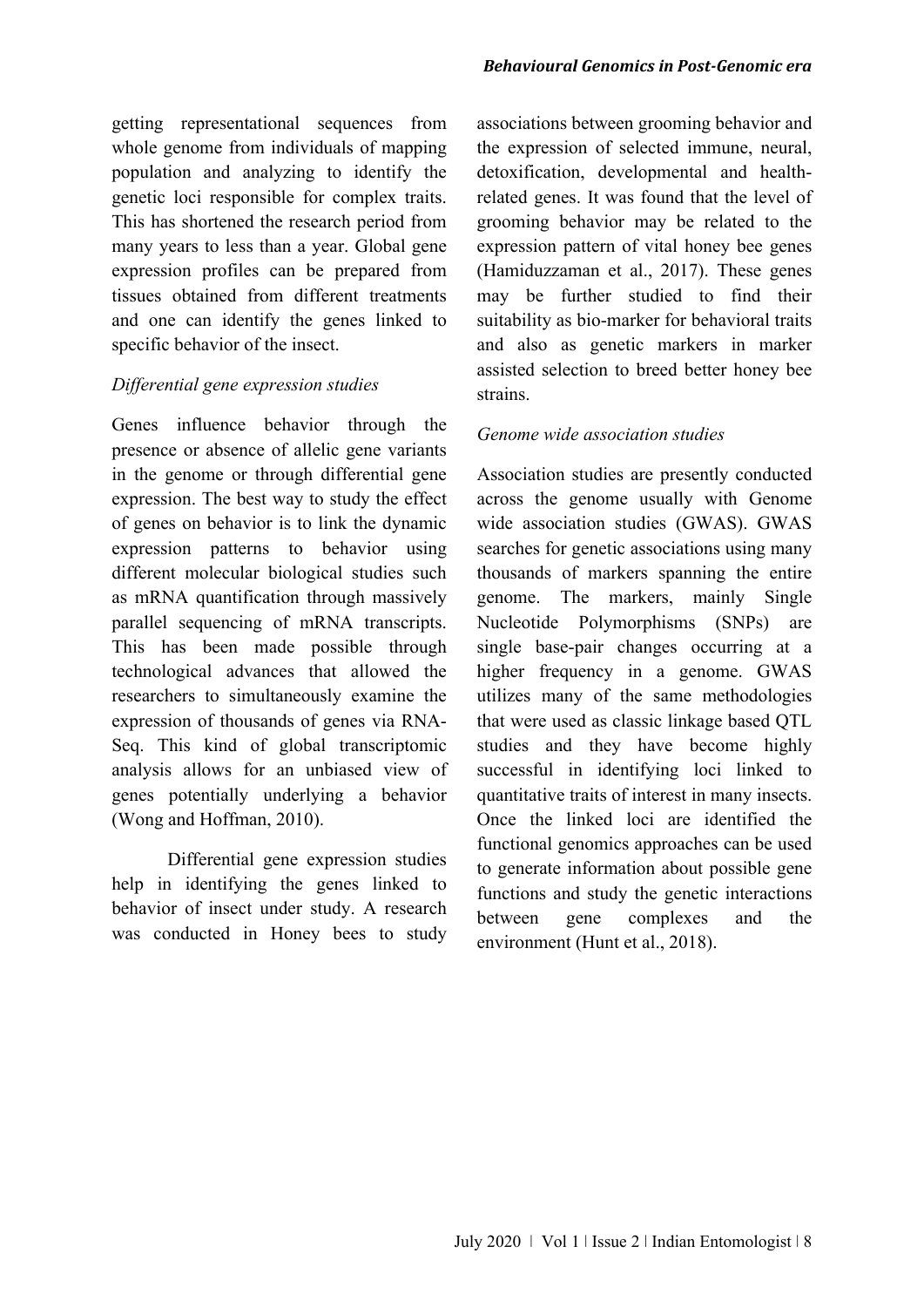Using GWAS a few studies have been carried out to understand the behavior and adaptation of insects. The genetic landscape of insect behavior was assessed using GWAS in *Drosophila* (York, 2018). The results of the study provided evidence that different types of behavior are associated with variable genetic bases and suggested that, across animal evolution, the genetic landscape of behavior predictable. previously thought. However, the findings revealed several



is more rugged, yet Fig. 1. Negative phototropism exhibited by than the Indian Golden silkworm larvae. The late instar larvae tend to move towards ground when there is bright sunlight and less leaves on the trees

important caveats and prospects for future behavior genetic studies. The QTL mapping methods possess inherent limitations in detecting the complete genetic architecture of certain traits. Therefore, future studies of the genetic architecture of behavior will thus benefit from integrating QTL methods with results from genome-wide sequencing and genetic interrogations directed by genome editing (York, 2018).

## **CRISPR/Cas9 based Genome engineering in insects**

With the development and application of genome editing, both the scope and depth of research on economically important insects were improved. Custom-designed nuclease

technologies such as the clustered regularly interspaced short palindromic repeat (CRISPR)-associated (Cas) system provide attractive genome editing tools for insect functional genetics. The targeted gene mutagenesis mediated by the CRISPR/Cas9 system has been achieved in several insect orders including Diptera, Lepidoptera and Coleoptera. Initially, the genome editing was mainly used to confirm some known functions or to verify candidate genes discovered by positional cloning. With the increased

applications of genome editing, functional genomics researches in insects have evolved, in which large scale analysis of genes in an entire pathway was conducted. Compared with RNAi technology, which regulates gene expression on the transcription level, the CRISPR/Cas9 system works on the genome level and is more penetrating and heritable, and therefore useful for functional gene analysis.

The CRISPR/ Cas9 technology has captured the imagination of insect scientists. It has been optimized and explored in more insect species beyond Drosophila. Nevertheless, the successful editing of insect genomes using this technology will require careful attention to the design and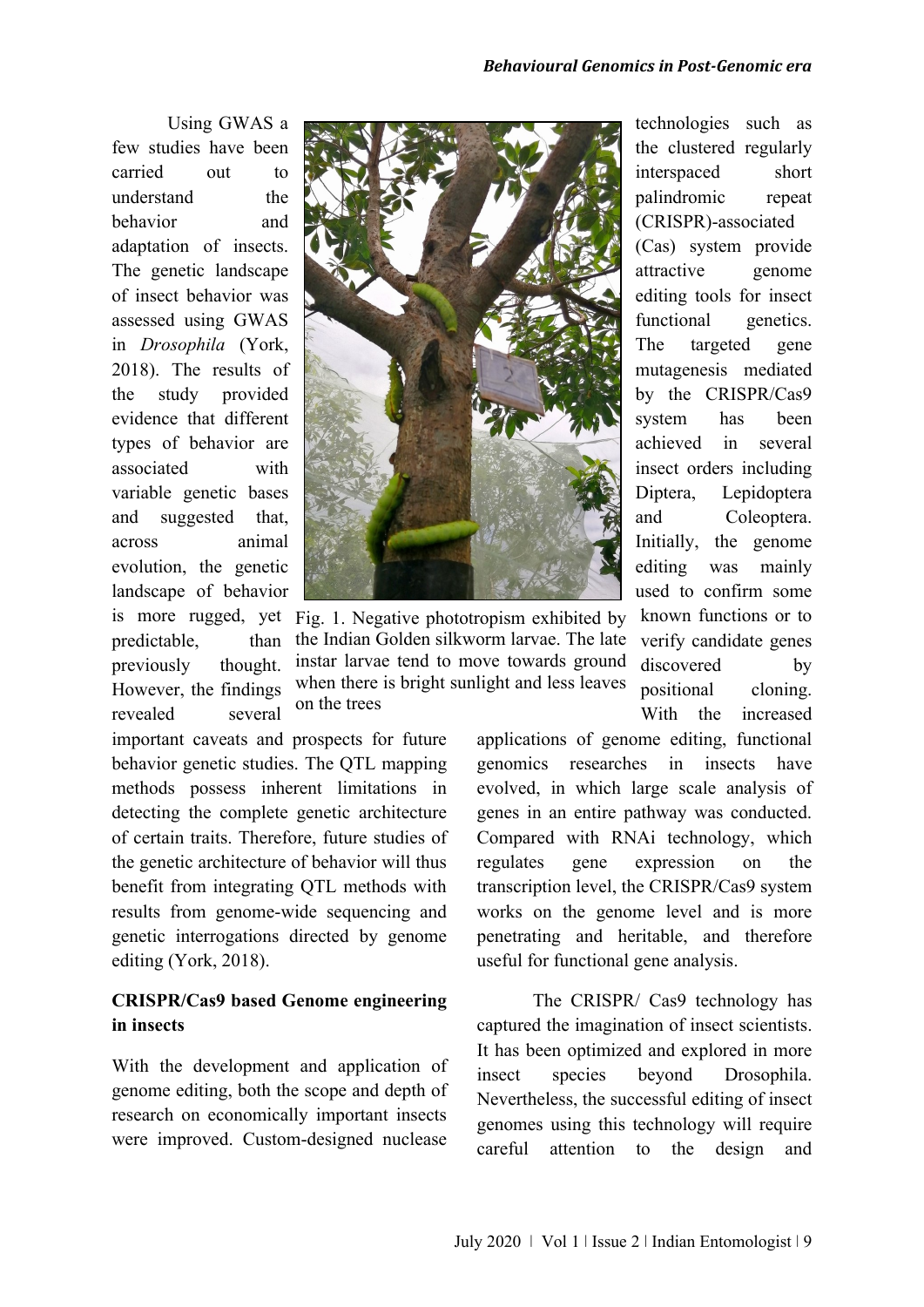assessment of the gRNA, the delivery of Cas9 and the gRNA, and the screening for and detection of insects carrying the mutation of interest. Finally, the reassessment of how genetically altered organisms are regulated, based on the latest science will definitely play an important role in the possibility of the future release of CRISPR-edited insects into the environment (Taning et al., 2017).

Studies are now going on that combine the genomics information and gene disruption techniques in economically important insects to address the questions linked to their behavior (eg., Yan et al., 2017).

## **Negative phototropism in Indian Golden silk moth,** *Antheraea assamensis*

The Indian Golden Silkworm, *A. assamensis*, locally known as muga silkworm, is reared outdoors and it completes the larval stage on its host plants. The peculiar behavior exhibited by muga silkworms is negative phototropism towards the end of their larval stage. The larvae mainly in the fifth instar climb down the tree when they sense bright sunlight. This happens at around 10AM-12PM when there is bright sunlight (Fig. 1). This has been observed to happen when there are fewer leaves in the tree, which exposes the larvae to sunlight. This induces the movement of larvae towards the ground. Once they climb down they search for nearby host plants and climb them. This kind of behavior the farmers believe that the larvae sense the dearth of leaves for feeding and then they decide to leave the tree, which in reality is not the case.

When the larvae mature and ready to spin the cocoons, where they metamorphose to emerge as moths, they again climb down the tree and find a specific place to spin the cocoon. But this time they will start moving toward the ground at the time of sunset. This phenomenon is called as positive geotropism. These two behaviors are not observed in closely related Saturniid silkworm species *Antheraea mylitta* and *Antheraea proylei*. These two species of silkworms stay on trees the whole time of their larval duration and also prepare cocoons on the trees.

This peculiar behavior of muga silkworms is not yet studied in detail owing to lack of genomic information and gene editing technologies in this insect species. The ongoing efforts of Central Silk Board, India to prepare a high-quality genome sequence will aid in studying the genetic and molecular basis of negative phototropism and positive geotropism exhibited by muga silkworm larvae. Also, other closely related silkworm species are also being sequenced by different laboratories, the comparative genomics approach would identify the linked genetic factors and thereby help in disrupting them through gene editing.

To study the genetic basis of negative phototropism in muga silkworms, the transcriptomes from tissues of the larvae that climb down the tree maybe compared with those of the ones that do not show this behavior and continue the feeding on the tree. This will provide the information on the expression of the linked genes and such genes may be functionally annotated through transient knockdown via RNAi. The genes identified as linked to the behavior can be disrupted using CRISPR/Cas9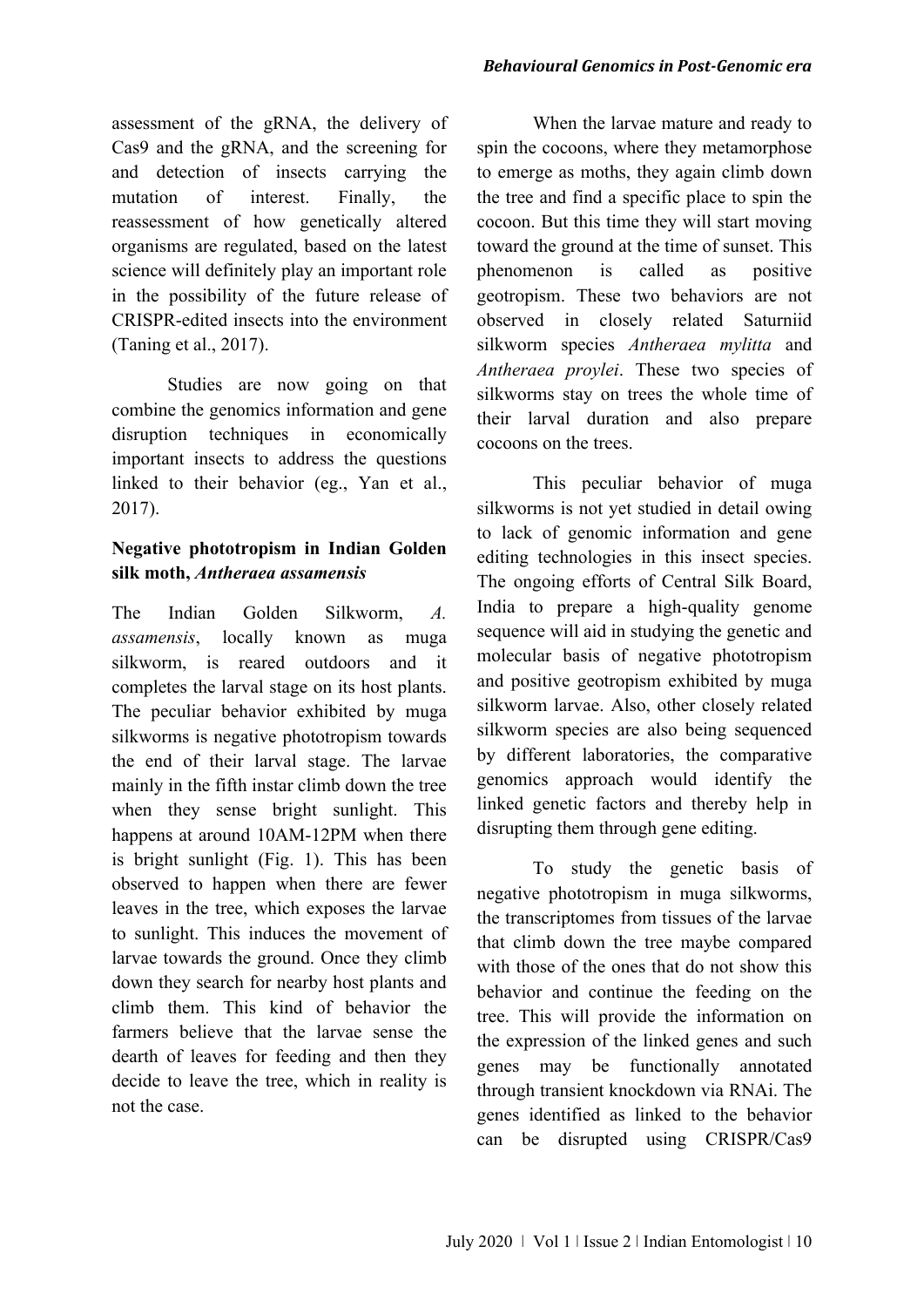technology and look for loss of behavior. Thus, using the behavioral genomics datasets the causal relationship between gene expression and behavior, and their associations with time can be addressed.

## **Nocturnal behavior of** *Spodoptera litura*

Insect pests cause significant damage to crops and affect agricultural productivity significantly. *Spodoptera litura* is an important polyphagous pest in India, China and Japan. It is a serious pest of various economically important crops such as cotton, groundnut, chilly, tobacco, caster, bendy, pulses, etc. It is a noctuid moth nicknamed 'night thief' in Japan because of the voracious night feeding of the late instar larvae which steal crops and vegetables when farmers are asleep while cryptically hiding in the soil during the day.

A very interesting aspect of the *Spodoptera* study is that *S. litura* is extremely polyphagous and attacks over a hundred important crops, while another moth species well studied the domesticated silkworm, *Bombyx mori*, is strictly monophagous. A comparison between these two species will lead to a deeper understanding of insect-host plant interaction and also the nocturnal and polyphagous nature of *S. litura*. The genus *Spodoptera* constitutes a good model to explore host-plant specialization within phytophagous insect groups and to address exciting questions in phylogeny and ecological adaptation (monocots *versus* dicots or monophagy *versus* polyphagy). *Spodoptera picta,* which is closest to *S. litura*, is found in Japanese southern islands and feeds only on monocots of Liliaceae, whereas *S. litura* feeds mainly dicots. The comparison between *S. litura* and *S. picta*

could be very informative to study ecological adaptation. In addition, "Polyphagy" presents an interesting subject to be studied. Since each plant family has its own defense system against herbivores, polyphagous insects such as *S. litura* may have a "master system" to evade a widerange of defense systems in host plants. The understanding of the molecular basis of behavior and adaptation mechanisms of *S. litura* could provide the required knowledge for devising pest control strategies.

Towards this end, the genome of *S. litura* has been sequenced and a physical map is made available. The genome sequencing project provided strong evidence on how this polyphagous insect has evolved to become a deleterious and powerful global pest through adaptative changes and subsequent selection of gene expansions(Cheng et al., 2017).Additionally, the CRISPR/Cas9 system induced efficient gene mutagenesis has also been standardized for *S. litura* (Bi et al., 2016). Utilizing these two main developments, many outstanding questions in this notorious pest can be studied.

As nocturnal insects like *S. litura* are active and also feed at night but sleep or rest during the day. The dichotomy of the two phases, namely feeding and hiding, possibly by circadian control, may have contributed to make them the most efficient herbivore in the field. Existence of such a mechanism can also be studied using the tools currently available to study this insect.

## **Foraging behavior in insects and its link to domestication of the silkworm** *B. mori*

Population density varies over time and space, and plays a significant role in the evolution of characteristics within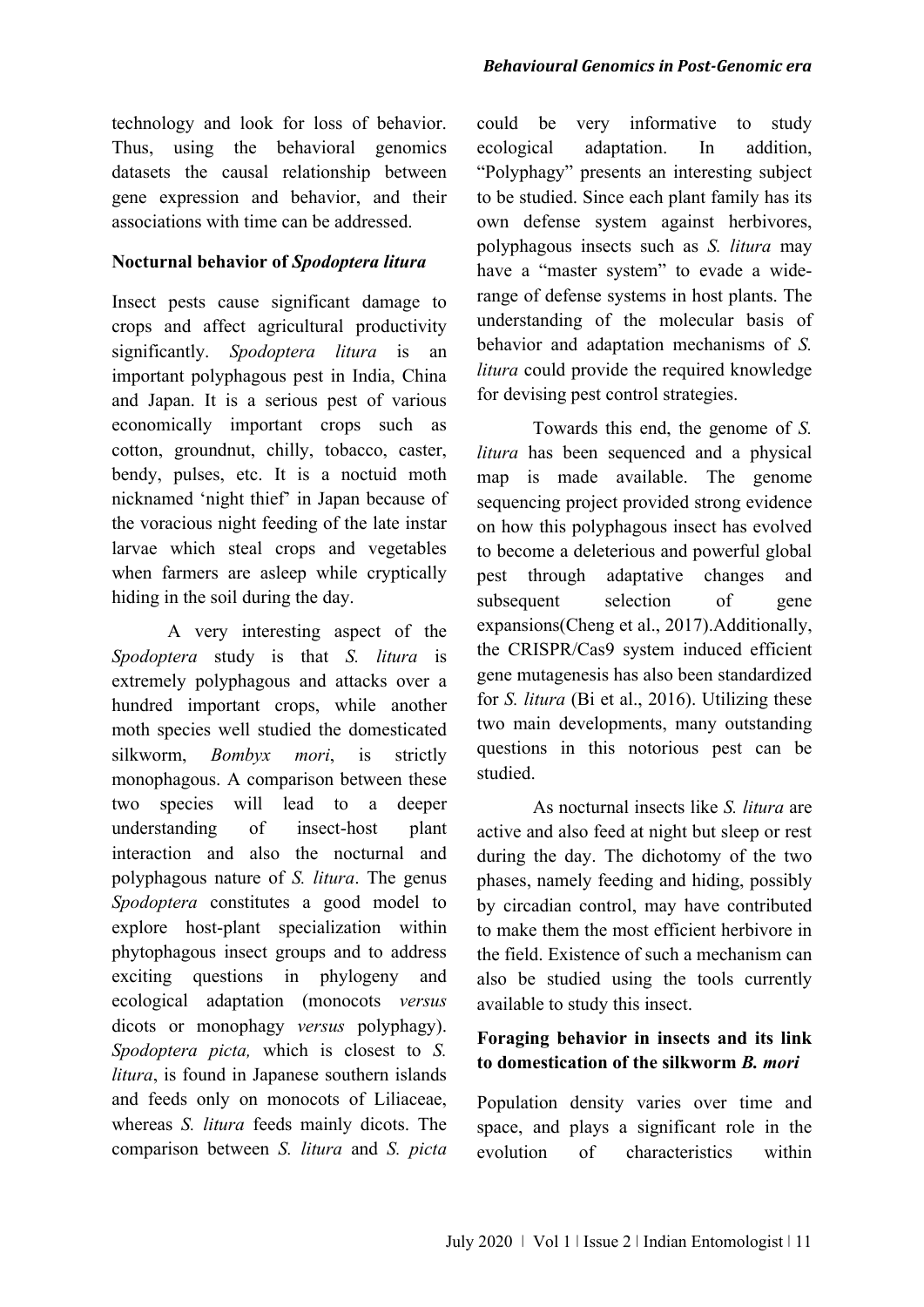populations. Population density affects a number of processes, for example, predator– prey and parasite–host interactions, the spread of disease, competition, population regulation, and territoriality. Population density was one of the main factors that affected the domestication of silkworm *B. mori* more than 5000 years ago. In nature, maintaining lower density will increase the chances of survival of organisms as it leads to the increased availability of food.

wild silkworm species closely related to the domesticated silkworm, do not show crowding behavior indicating that crowding behavior was selected for during the domestication process. Studying the molecular basis of this behavior would help in the domestication of wild silkworm species such as Tasar (*A. mylitta*) and muga. Muga silkworms exhibit non-crowding behavior; an adaptation for its survival in limited availability of food. The larvae



Fig. 2. Population density was one of the main factors that affected the domestication of silkworm *B. mori*(A). Similarly, the domesticated Saturniid silkworm Eri, *Samia ricini* (C) also can be grown indoors in higher population density. The same is not true for *B. huttoni* (B), a close relative of *B. mori,* and also for the saturniid silkworm *A. assamensis* (D).

However, for commercial sericulture, we need a higher density of silkworm larvae per unit area, which is a contrasting requirement. The continuous selection has made possible to rear a very high number of silkworms in the small area thereby increasing productivity. *Bombyx mandarina* and *Bombyx huttoni*, two of the bombycid

though feed in groups in the initial larval stage, move away from each other in search of food in late instars.

The foraging behavior has been studied well in the fruit fly *Drosophila melanogaster*. Normal individual differences in the *foraging*(*for*) gene of Drosophila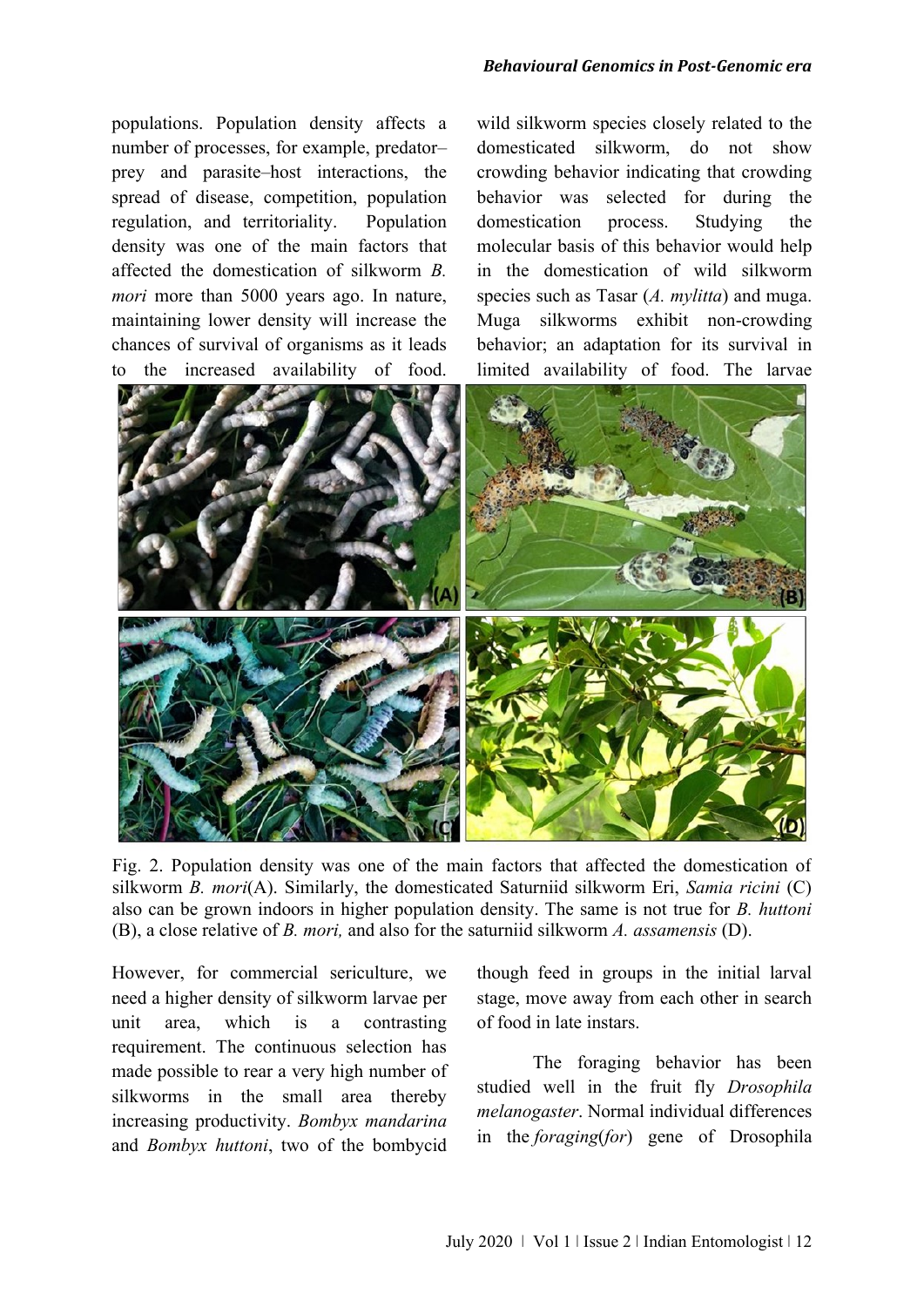result in two behavioral types called rover and sitter. Larval rovers show a greater behavioral response to changes in their food environment than sitters. The*for*gene makes an enzyme called PKG, which is found in the head of the fly, as well as in most other organisms, including humans (Kent et al., 2009). As larvae, rovers move more and feed less in the presence of food than sitters, but do not differ in locomotion in the absence of food.

In the case of silkworms *B. mori* and *Samia ricini* larvae stay in groups while feeding and therefore are grown indoors, where the rearing environment can be controlled to get the desired yield (Fig. 2). However, *A. mylitta* and *A. assamensis* larvae tend to move away from each other. Identification of genetic factors linked to such behavior in silk moths through application of transcriptomics, GWAS and genome engineering would help in breeding new strains of tasar and muga silkworms that can be reared indoors in higher density.

## **Conclusions and future prospects**

Almost all behaviors are associated with some form of heritable genetic variation. The interplay between genetic and environmental forces that shape behavior is complex and disentangling it requires an array of research endeavors spanning several disciplines. Previously, owing to limits in data and availability of research methods, the extents to which genetic architectures that vary across a full spectrum of behaviors and animal taxa remained largely unexplored (York, 2018).Now that the tools and data becoming available, behavioral biology in insects may begin to produce a more nuanced and predictive understanding

of the interplay of genetic forces governing the evolution of behavior, especially in the economically important insects.

Genome editing has not only accelerated fundamental research but has also shown promising applications in agricultural breeding and therapy. The recent publication of genome sequences even in non-model insects along with the development of CRISPR/Cas9 based gene disruption technique in non-model insects has provided required tricks and tools for behavioral genomics studies in insects including the non-model species. This ease of doing disruption of candidate genes as identified through genomics and transcriptomics approaches will pave new ways of studying insect behavior. Several ongoing studies to analyze the enormous sequence data in many economically important insects will provide deeper insights into genetic manifestations of the peculiar behavior of insects in their habitat. Such studies will be fascinating for basic biology studies in ecology and evolutionary biology as well as in addressing the long standing problems in agriculture and allies fields.

## **References**

Bi H, Xu J, Tan A, Huang Y. 2016. CRISPR/Cas9-mediated targeted gene mutagenesis in *Spodoptera litura*. Insect Science 23:469-477. doi: 10.1111/1744-7917.12341

Cheng T, Wu J, Wu Y, Chilukuri R V. *et al.* 2017. Genomic adaptation to polyphagy and insecticides in a major East Asian noctuid pest. Nature Ecology and Evolution 1:1747- 1756.